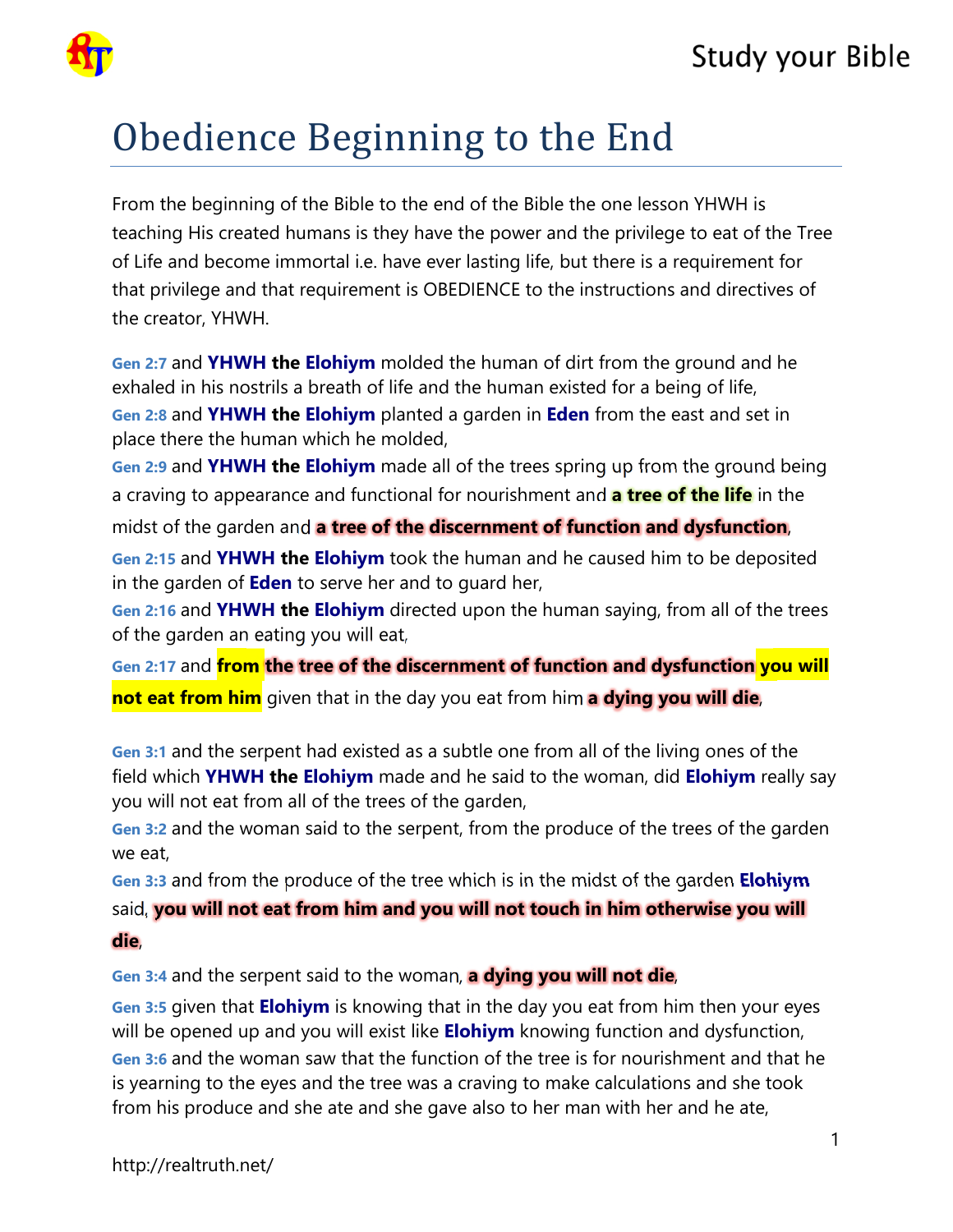**Gen 3:7** and the eyes of the two of them were opened up and they knew that they were naked and they sewed together leaves of the fig and they did for them loin coverings, **Gen 3:8** and they heard the voice of **YHWH the Elohiym** walking himself in the garden for the wind of the day and the human and his woman withdrew themselves from the face of **YHWH the Elohiym** in the midst of the trees of the garden,

**Gen 3:9** and **YHWH the Elohiym** called out to the human and he said to him, where are you,

**Gen 3:10** and he said, I heard your voice in the garden and feared given that I was naked and I withdrew,

**Gen 3:11** and he said, who told to you that you were naked, are you eating from the tree which I directed you to not eat from,

**Gen 3:12** and the human said, the woman which you gave by me, she gave to me from the tree and I ate,

**Gen 3:13** and **YHWH the Elohiym** said to the woman, what is this you did and the woman said, the serpent had deceived me and I ate,

**Gen 3:14** and **YHWH the Elohiym** said to the serpent, given that you did this, spitted upon are you from all of the beasts and from all of the living ones of the field, upon the belly you will walk and powder you will eat all of the days of your life,

**Gen 3:15** and **hostility I sat down between you and the woman and between your** 

**seed and her seed, he will fall upon you a head and you will fall upon him a heel**,

**Gen 3:21** and **YHWH the Elohiym** made for the man and for his woman tunics of skin and he clothed them,

**Gen 3:22** and **YHWH the Elohiym** said, though the human had existed like a one of us to discern function and dysfunction and now otherwise he will send his hand and he will

take also from **the tree of the life** and he will eat and he will live to a distant time,

**Gen 3:23** and **YHWH the Elohiym** sent him from the garden of **Eden** to serve the ground which from there he was taken,

**Gen 3:24** and he cast out the human, and the **Sword** and a blazing one dwelt from the east to the garden of **Eden**, **the sword overturning herself to guard the road** of **the** 

## **tree of the life,**

Once the man transgressed, disobeyed the instruction he and his descendants lost the privilege to eat of the tree of life and to become immortal. There was no way man could ever gain back that privilege, no matter how sorry or even if he repented and turned back to obedience, once the transgression was committed the death sentence was invoked and he was going to die the dying. However, there was a directive made that one from the seed of the woman would crush the head of the deceiver.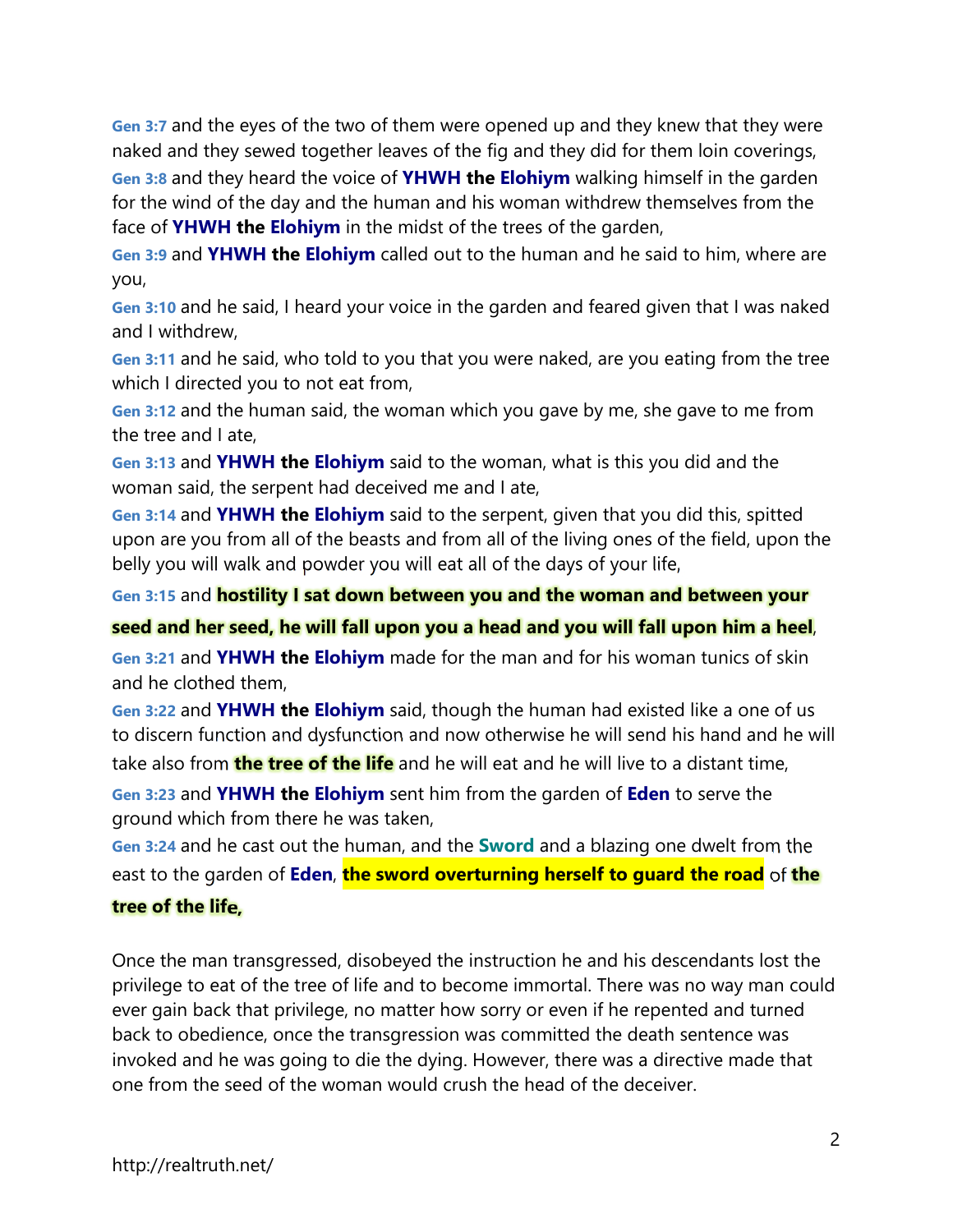

This promise of the seed of the woman did not in any way abrogate the man from OBEYING the instructions of the creator, YHWH. This promised seed was going to redeem us back to YHWH and once again grant us the privilege to eat from the tree of life. Even though they were thrust from the garden they were required to obey. All through the Old Testament YHWH is calling men to turn to Him and obey His commandments/instructions, even went so far as to speak them to this world and then write them twice on two tables of stone. Obey and live, disobey and be cursed. YHWH then even goes further and makes a promise to write His instructions/law on our minds and hearts expecting us to obey.

Enter in the Anointed One, Yahusha, the promised seed of the woman, the son of YHWH. Yahusha takes us back to the garden when he says **if you will enter into life,** 

**keep the commandments**. Obey and live, the same message of the whole of the Bible. **Matt 19:17** And he said unto him, Why call you me good? [*there is*] none good but one, [*that is*], YHWH: but **if you will enter into life, keep the commandments**.

John says this is how we prove our love of our creator, YHWH. You cannot truly love YHWH or Yahusha if you do not obey YHWH's instructions on function and dysfunction. **1John 5:2** By this we know that we love the children of YHWH, when we love YHWH, and keep his commandments.

**1John 5:3** For this is the love of YHWH, that we keep his commandments: and his commandments are not grievous.

It is twofold, we overcome by accepting and believing Yahusha IS the son of YHWH and obeying the commands and instruction of YHWH.

**1John 5:4** For whatsoever is born of YHWH overcomes the world: and this is the victory that overcomes the world, [*even*] our faith.

**1John 5:5** Who is he that overcomes the world? but the one that believes that Yahusha is the Son of YHWH!

Then we come to the final Revelation, the final WORD of YHWH to this world. In this Revelation it expressly instructs us that it is those that do YHWH's instruction that will have the privilege to enter back in and to eat of the Tree of Life. We overcome the deceiver when we repent and OBEY the instructions and commands of our creator, YHWH.

**Rev 2:7** He that has an ear, let him hear what the Spirit says unto the assemblies; **To him** 

**that overcomes will I give to eat of the tree of life**, which is in the midst of the paradise of YHWH.